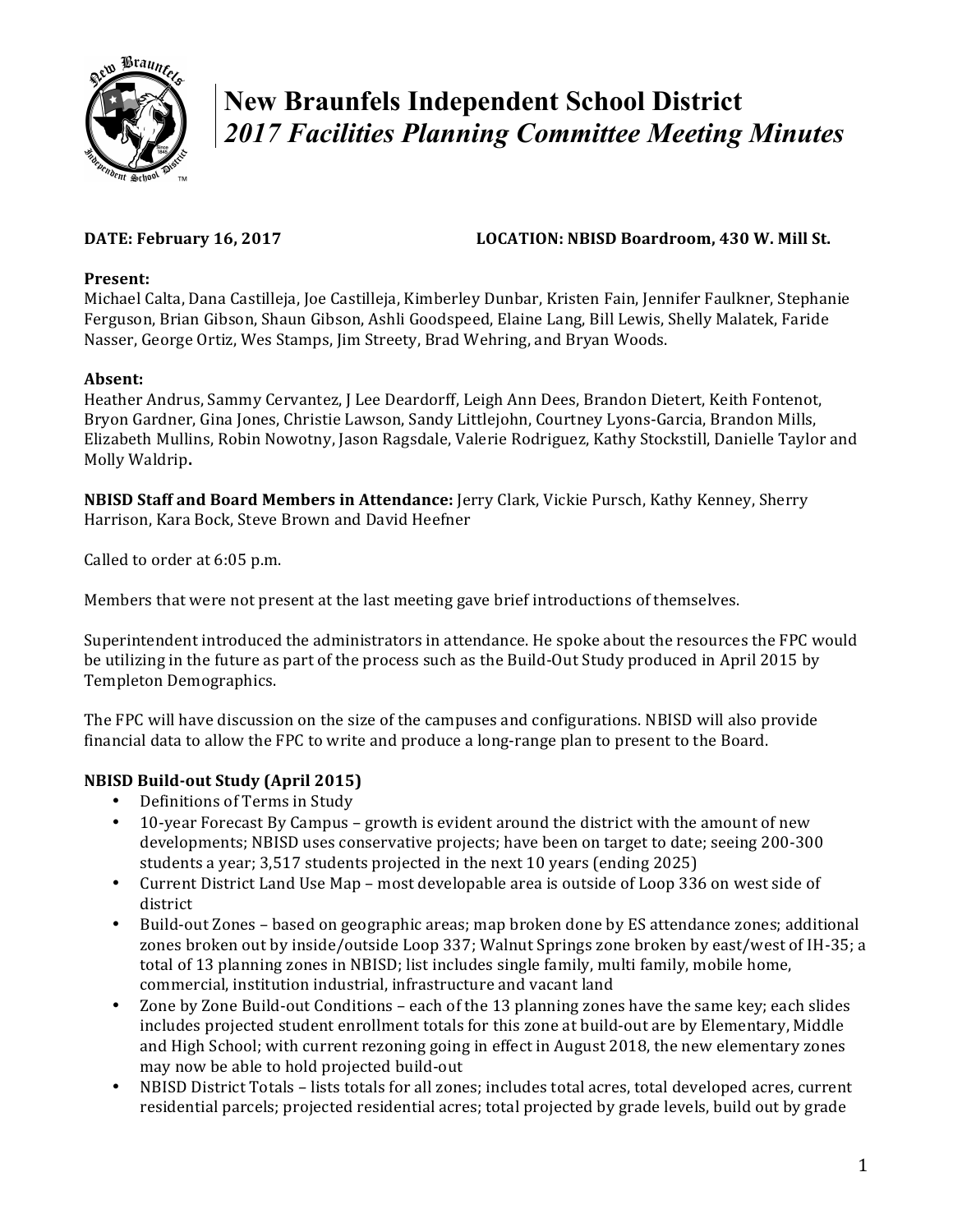levels; based on following capacity of  $ES = 750$  students,  $MS = 1,000$  students, and HS 2,000 students; full build-out will require 11.35 ES schools, 4.61 MS schools, 3.13 HS

- Composite Zone Totals District breaks out totals by grade levels
- Composite Zone Totals East/West of IH-35 show projects on each side of the interstate
- Composite Zone Totals Above Loop 337 projected build-out by this area of district
- Existing vs. Build-out conditions must stay focused on the blue side of chart that lists the Buildout conditions rather than Existing Conditions; current student yield is .48 (Elementary .23; MS .11; and HS .14); build-out shows 19,347 total students; using the yield as multiplier we will have 8,512 ES students, 4,603 MS students and 6,232 HS students; IMPORTANT NOTE: The "Total Current Students" is NBISD's actual student enrollment, the yield as a multiplier factors in that all residential units at build-out could have homeschoolers and private school students

**Ouestions and Answers:** 

Request for more background on demographer: Templeton Demographics has been used in the past for NBISD's demographics, the company is widely used across the state to provide demographics; NBISD is now taking this task in-house with the use of  $\text{GuideK-12}$  to import the district's specific data; NBISD will refine the yield numbers every time it is necessary to be as accurate as we can be; intend to show the FPC the plat data at a future meeting and the process for planning facilities in the future; NBISD still plans to use the demographer to check data.

### **Election of Chair and Vice Chair**

NBISD sent out an email to the members to collect nominations for the FPC Chair and Vice Chair. The vote for the two positions was held during the meeting.

Motion to approve Joe Castilleja as Chair was made by acclimation 1st - Michael Calta  $2<sup>nd</sup>$  – George Ortiz Elected by majority vote.

Two candidates sent in self-nomination for the Vice Chair position. The candidates are Michael Calta and Courtney Lyons-Garcia. Mr. Calta was in attendance and shared his bio with those in attendance. Mrs. Lyons-Garcia was not able to attend, however, her bio was shared to the group for consideration.

Motion to elect tonight by ballot: 1st – Brian Gibson 2nd - Kimberley Dunbar 

Votes Cast: 12 for Michael Calta 7 for Courtney Lyons-Garcia

#### **Brainstorming Activity**

*What does this community want (number of schools and enrollment size)* when we have 6,200 high school *students at build-out?*

Group broke out into four groups:

Group 1 – Joe Castilleja, Stephanie Ferguson, Jennifer Faulkner and Brad Wehring

Group 2 - Brian Gibson, Elaine Lang, George Ortiz, Michael Calta and Ashlie Goodspeed

- Group 3 Brian Woods, Shelly Malatek, Dana Castilleja, Faride Nasser and Bill Lewis
- Group 4 Jim Streety, Wes Stamps, Kristen Fain, Kimberly Dunbar and Shaun Gibson

Instructions: Think major ideas. 20 minutes to brainstorm. Spokesperson will present each group's ideas.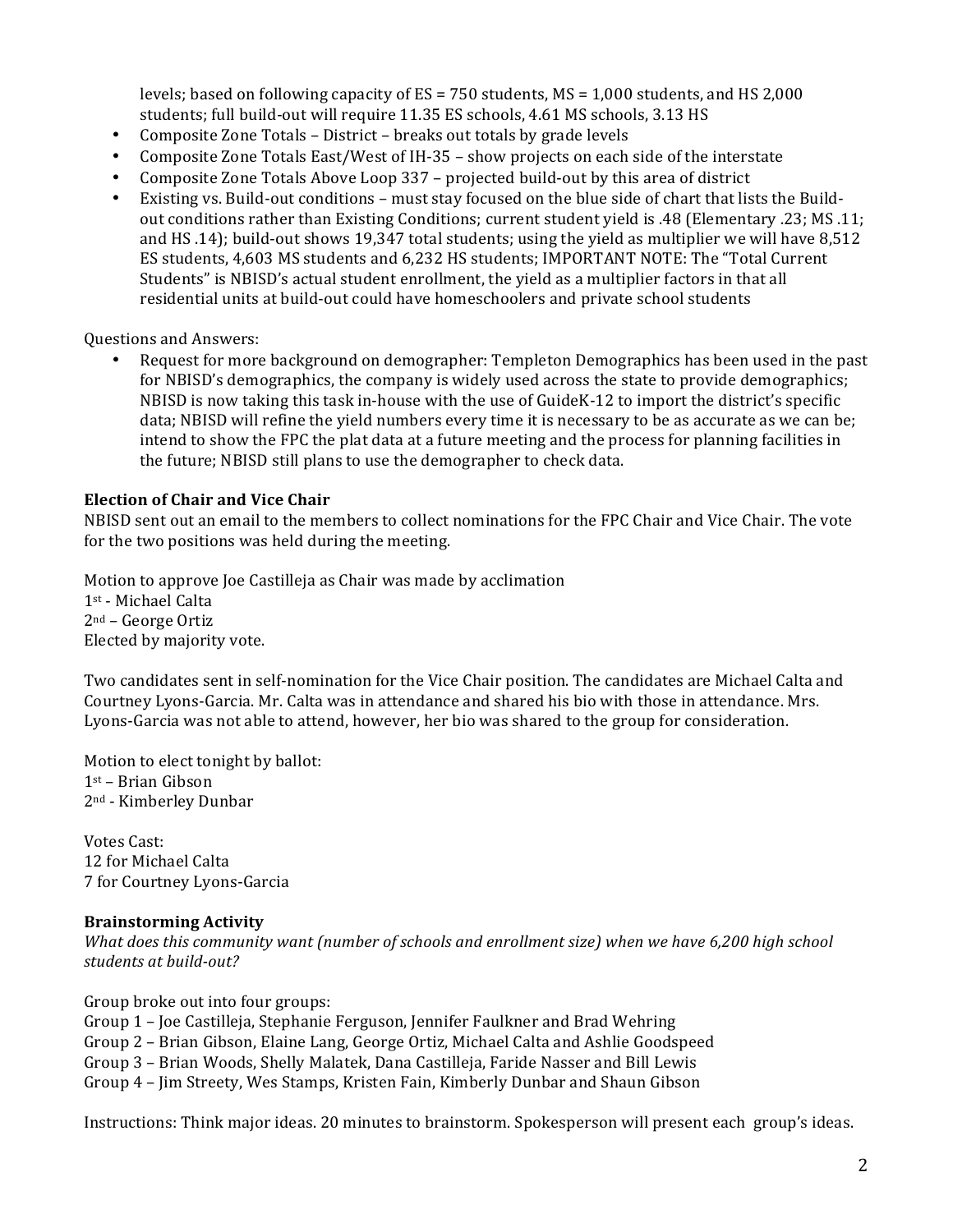Questions & Answers: 

Q: How many acres do we have so we can position facilities such as a competition stadium in a central location for use by more than one high school?

A: That is what we want you to come up with and brainstorm about. NBISD has several properties around the district that are suitable sites. There is a map that can be shared with the group.

Q: How long does it take to build a high school?

A: Approximately 3 years

Q: Once the high school is built in the existing place of the NBMS, where will those middle school kids go? A: You are going to tell us that.

# **Other comments from the Superintendent:**

The bigger the school, the more money you have to develop and add programs.

85% of district costs goes towards salaries like any other ISD in the state Past ideas included some current sites being used for a different level of school (County Line and Walnut Springs combining to build a middle school, but site was not large enough and the drainage was a challenge)

# **Group 1 Ideas:**

Go on a field trip maybe on a Saturday. On our own go see the school at pick-up and drop-off times. We need more data Magnet programs within the school to give more opportunities Creative alternatives that other districts are experiencing Need a better feel for current inventory What kind of bond would be looking at? When eligible? We will need to pay if we want quality education. We were the first community to have tax referendum.

# **Group 2 Ideas:**

Discussed what was the right size Want academic achievement, programs such as career and sports How attached is alumni to old high school? Need to look at building new state-of-the-art school How will charter schools effect projections? Pros/cons of having one or two athletics complexes Convert the current high school into a Ninth grade center or middle school

# **Group 3 Ideas:**

Tax impact on 2/3 high school What is our bond payoff? Students = opportunities Safety is important Unified programs and where to put it Population data points – when we will be able to do something or miss it completely?

# **Group 4 Ideas:**

Keep Ninth Grade Center as long as possible 2 high schools at 3000 Centralized sports (?) Cost savings to build new schools if we build centralized sports facilities, won't need to buy such a large site for school.